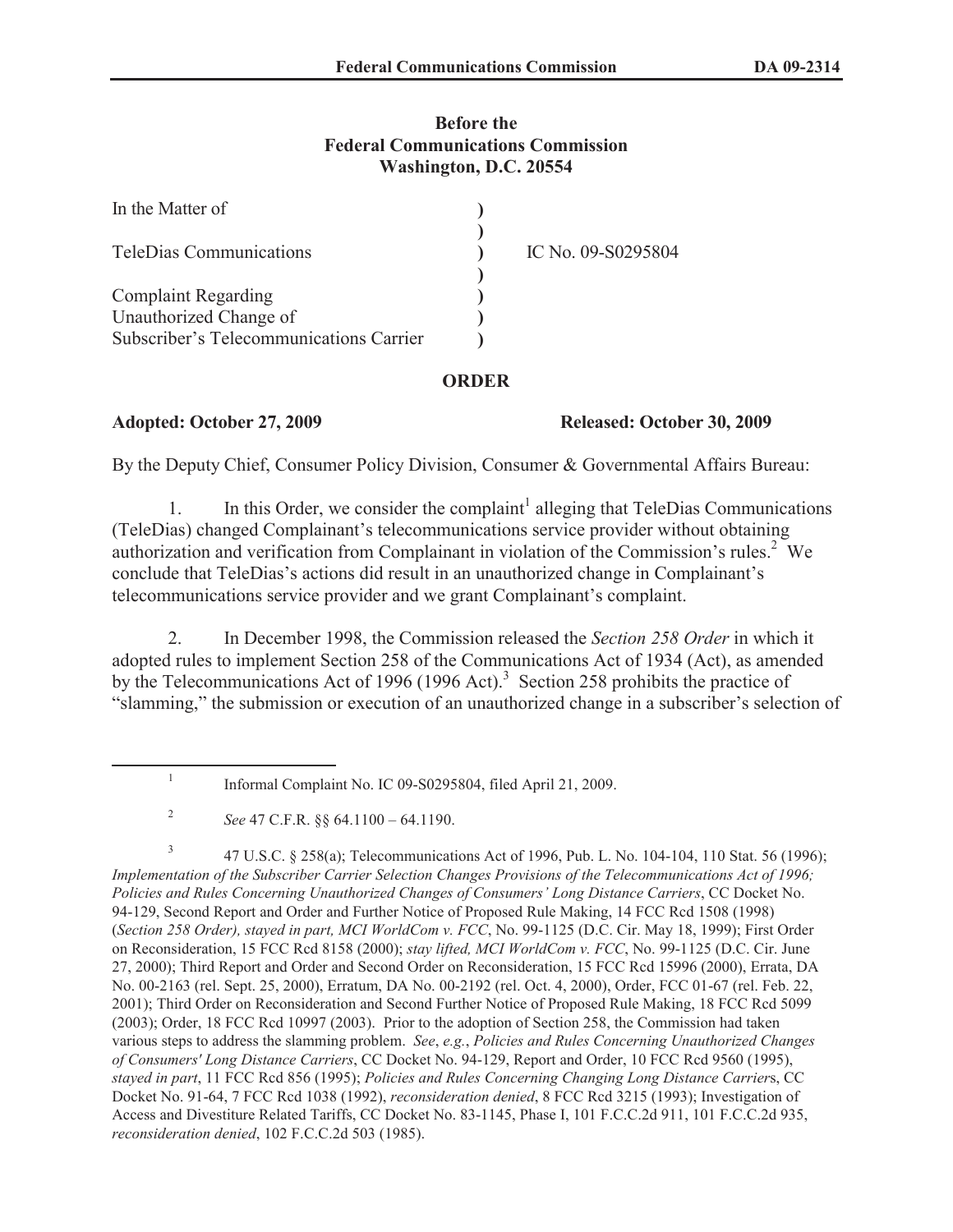a provider of telephone exchange service or telephone toll service.<sup>4</sup> In the *Section 258 Order*, the Commission adopted aggressive new rules designed to take the profit out of slamming, broadened the scope of the slamming rules to encompass all carriers, and modified its existing requirements for the authorization and verification of preferred carrier changes. The rules require, among other things, that a carrier receive individual subscriber consent before a carrier change may occur.<sup>5</sup> Pursuant to Section 258, carriers are absolutely barred from changing a customer's preferred local or long distance carrier without first complying with one of the Commission's verification procedures.<sup>6</sup> Specifically, a carrier must: (1) obtain the subscriber's written or electronically signed authorization in a format that meets the requirements of Section 64.1130; (2) obtain confirmation from the subscriber via a toll-free number provided exclusively for the purpose of confirming orders electronically; or (3) utilize an independent third party to verify the subscriber's order.<sup>7</sup>

3. The Commission also has adopted liability rules. These rules require the carrier to absolve the subscriber where the subscriber has not paid his or her bill. In that context, if the subscriber has not already paid charges to the unauthorized carrier, the subscriber is absolved of liability for charges imposed by the unauthorized carrier for service provided during the first 30 days after the unauthorized change.<sup>8</sup> Where the subscriber has paid charges to the unauthorized carrier, the Commission's rules require that the unauthorized carrier pay 150% of those charges to the authorized carrier, and the authorized carrier shall refund or credit to the subscriber 50% of all charges paid by the subscriber to the unauthorized carrier.<sup>9</sup> Carriers should note that our actions in this order do not preclude the Commission from taking additional action, if warranted, pursuant to Section 503 of the Act. $^{10}$ 

4. We received Complainant's complaint on April 21, 2009, alleging that Complainant's telecommunications service provider had been changed to TeleDias without Complainant's authorization. Pursuant to Sections 1.719 and 64.1150 of our rules,<sup>11</sup> we notified

4 47 U.S.C. § 258(a).

5 *See* 47 C.F.R. § 64.1120.

7 *See* 47 C.F.R. § 64.1120(c). Section 64.1130 details the requirements for letter of agency form and content for written or electronically signed authorizations. 47 C.F.R. § 64.1130.

8 *See* 47 C.F.R. §§ 64.1140, 64.1160. Any charges imposed by the unauthorized carrier on the subscriber for service provided after this 30-day period shall be paid by the subscriber to the authorized carrier at the rates the subscriber was paying to the authorized carrier at the time of the unauthorized change. *Id.*

9 *See* 47 C.F.R. §§ 64.1140, 64.1170.

<sup>10</sup> *See* 47 U.S.C. § 503.

<sup>11</sup> 47 C.F.R. § 1.719 (Commission procedure for informal complaints filed pursuant to Section 258 of the Act); 47 C.F.R. § 64.1150 (procedures for resolution of unauthorized changes in preferred carrier).

<sup>6</sup> 47 U.S.C. § 258(a).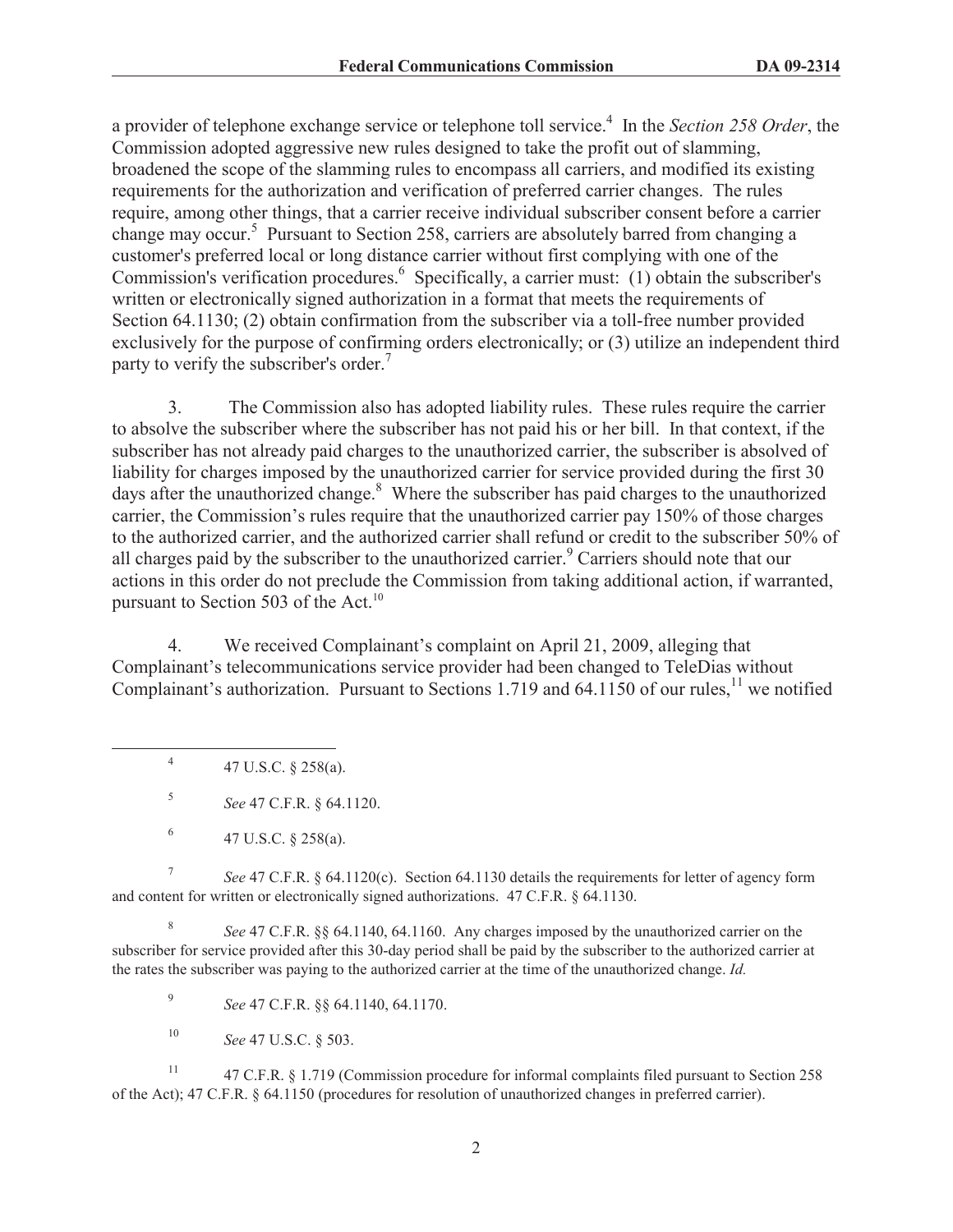TeleDias of the complaint and TeleDias responded on July 31, 2009.<sup>12</sup> TeleDias states that authorization was received and confirmed through third party verification (TPV). We have reviewed the TPV filed with TeleDias's response and find that the third party verifier failed to confirm that the person on the call was authorized to make a carrier change, as required by our rules.<sup>13</sup> We find that TeleDias did not provide clear and convincing evidence that the person on the call was authorized to make the carrier change. Therefore, we find that TeleDias's actions resulted in unauthorized changes in Complainant telecommunications service provider and we discuss TeleDias's liability below.<sup>14</sup>

5. TeleDias must remove all charges incurred for service provided to Complainant for the first thirty days after the alleged unauthorized change in accordance with the Commission's liability rules.<sup>15</sup> We have determined that Complainant is entitled to absolution for the charges incurred during the first thirty days after the unauthorized change occurred and that neither Complainant's authorized carrier nor TeleDias may pursue any collection against Complainant for those charges.<sup>16</sup> Any charges imposed by TeleDias on the subscriber for service provided after this 30-day period shall be paid by the subscriber to their authorized carrier at the rates the subscriber was paying to their authorized carrier at the time of the unauthorized change.<sup>17</sup>

6. Accordingly, IT IS ORDERED that, pursuant to Section 258 of the Communications Act of 1934, as amended, 47 U.S.C. § 258, and Sections 0.141, 0.361 and 1.719 of the Commission's rules, 47 C.F.R. §§ 0.141, 0.361, 1.719, the complaint filed against TeleDias IS GRANTED.

7. IT IS FURTHER ORDERED that, pursuant to Section 64.1170(d) of the Commission's rules, 47 C.F.R. § 64.1170(d), Complainant is entitled to absolution for the charges incurred during the first thirty days after the unauthorized change occurred and neither Complainant's authorized carrier nor TeleDias may pursue any collection against Complainant for those charges.

<sup>14</sup> If Complainant is unsatisfied with the resolution of this complaint, Complainant may file a formal complaint with the Commission pursuant to Section 1.721 of the Commission's rules, 47 C.F.R. § 1.721. Such filing will be deemed to relate back to the filing date of Complainant's informal complaint so long as the formal complaint is filed within 45 days from the date this order is mailed or delivered electronically to Complainant. *See* 47 C.F.R. § 1.719.

<sup>15</sup> *See* 47 C.F.R. § 64.1160(b).

<sup>16</sup> *See* 47 C.F.R. § 64.1160(d).

<sup>17</sup> *See* 47 C.F.R. §§ 64.1140, 64.1160.

<sup>12</sup> TeleDias's Response to Informal Complaint No. IC 09-S0295804, received July 31, 2009.

<sup>13</sup> *See* 47 C.F.R. § 64.1120(c)(3)(iii).